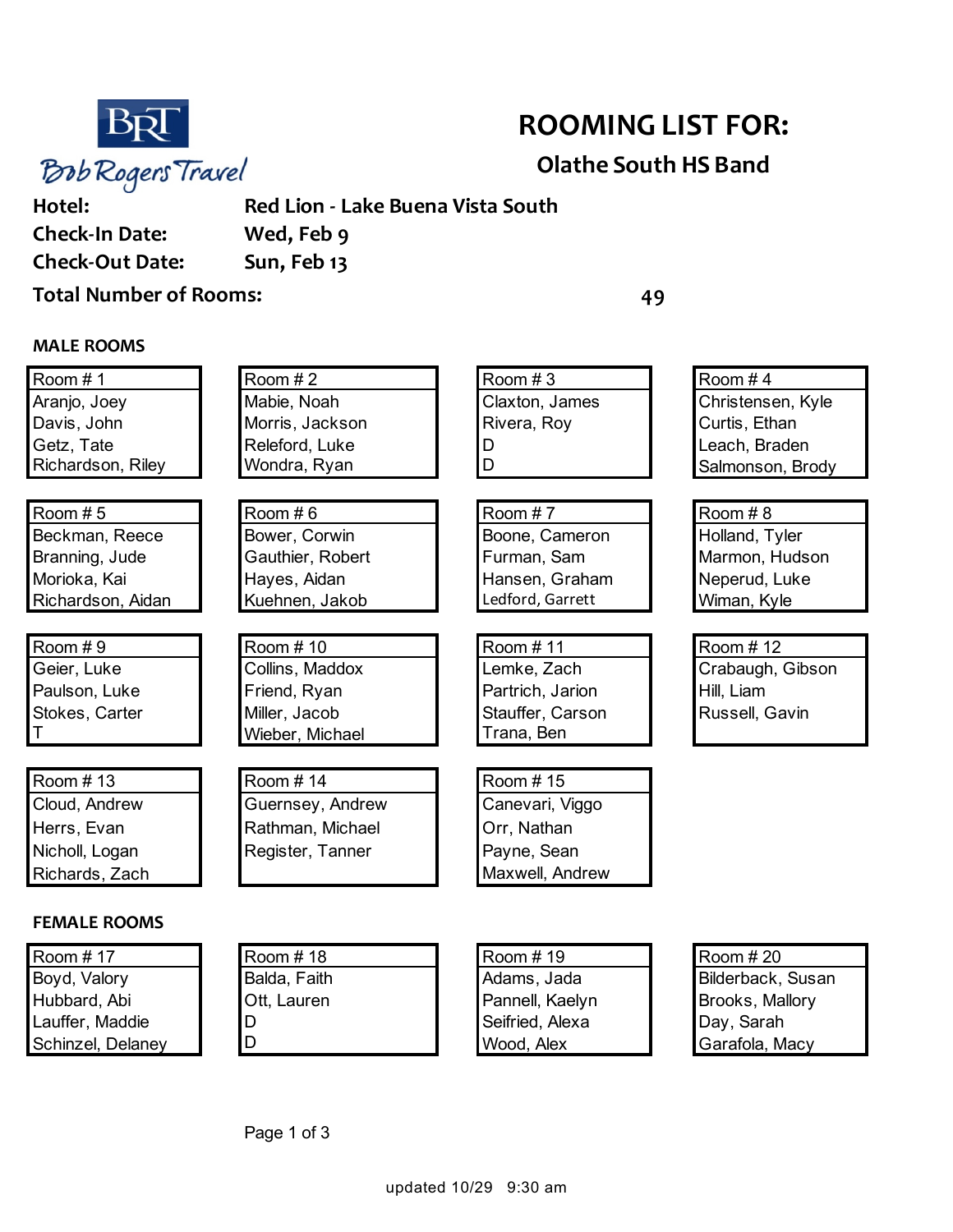### **FEMALE rooms continued**

| Room #21            | Room #22                | Room #23          | Room #24             |
|---------------------|-------------------------|-------------------|----------------------|
| Brachtenbach, Gabby | Harrison, Cerise        | Coughlin, Larissa | Davis, Destiny       |
| Getz, Kierra        | Hartzog, Allison        | Cunningham, Kylie | Magnuson, Sam        |
| Groebe, Lauren      | Rott, Corey             | Meyerhoff, Ava    | Schlicht, Kathryn    |
| Hufford, Megan      | Slaton, Sydney          | Ross, Sam         |                      |
|                     |                         |                   |                      |
| Room #25            | Room #26                |                   |                      |
| Avery, Rose         | Arias, Meghan           |                   |                      |
| Bishop, Serinity    | Arias, Mikayla          |                   |                      |
| Edwards, Hannah     | D                       |                   |                      |
| Wilson, Kate        | D                       |                   |                      |
| <b>CHAPERONES</b>   |                         |                   |                      |
| Room #27            | Room #28                | Room #29          | Room #30             |
| Coughlin, Chad      | Filla, Mike             | Kuehnen, Angela   | Carpenter, Elaine    |
| Coughlin, Janae     |                         |                   |                      |
| Coughlin, Jennifer  |                         |                   |                      |
|                     |                         |                   |                      |
|                     |                         |                   |                      |
| Room #31            | Room #32                | Room #33          | Room #34             |
| Morris, Tori        | Morris, Kevin           | Paul, Dixon       | Brelsford, Elizabeth |
| Morris, Offie       | Morris, Lily            | Paul, Richard     | Brelsford, Jennifer  |
|                     | Morris, Nate            |                   |                      |
|                     | Morris, Ryan            |                   |                      |
|                     |                         |                   |                      |
| Room #35            | Room #36                | Room #37          | Room #38             |
| Beckman, Brooks     | Brachtenbach, Michael   | Collins, Adisa    | Getz, Andrea         |
| Beckman, Laura      | Brachtenbach, Stephanie |                   | Getz, Matt           |
| Beckman, Owen       |                         |                   |                      |
| Beckman, Steve      |                         |                   |                      |
|                     |                         |                   |                      |
| Room #39            | Room #40                | Room # $41$       | Room #42             |
| Groebe, John        | Hill, Beth              | Lauffer, Lindsay  | Maxwell, Joan        |
| Groebe, Rebekah     | Hill, Eric              | Lauffer, Nick     | Wondra, Christine    |
|                     | Hill, Lainey            |                   |                      |
|                     | Hill, Lauren            |                   |                      |
|                     |                         |                   |                      |
| Room #43            | Room #44                | Room #45          | Room #46             |
| Mabie, Ted          | Neperud, Brad           | Ott, Jason        | Wilson, Blake        |
|                     |                         | Ott, Meighan      | Wilson, Ginny        |
|                     |                         | Ott, Rachel       | Wilson, Ray          |
|                     |                         |                   |                      |

Page 2 of 3